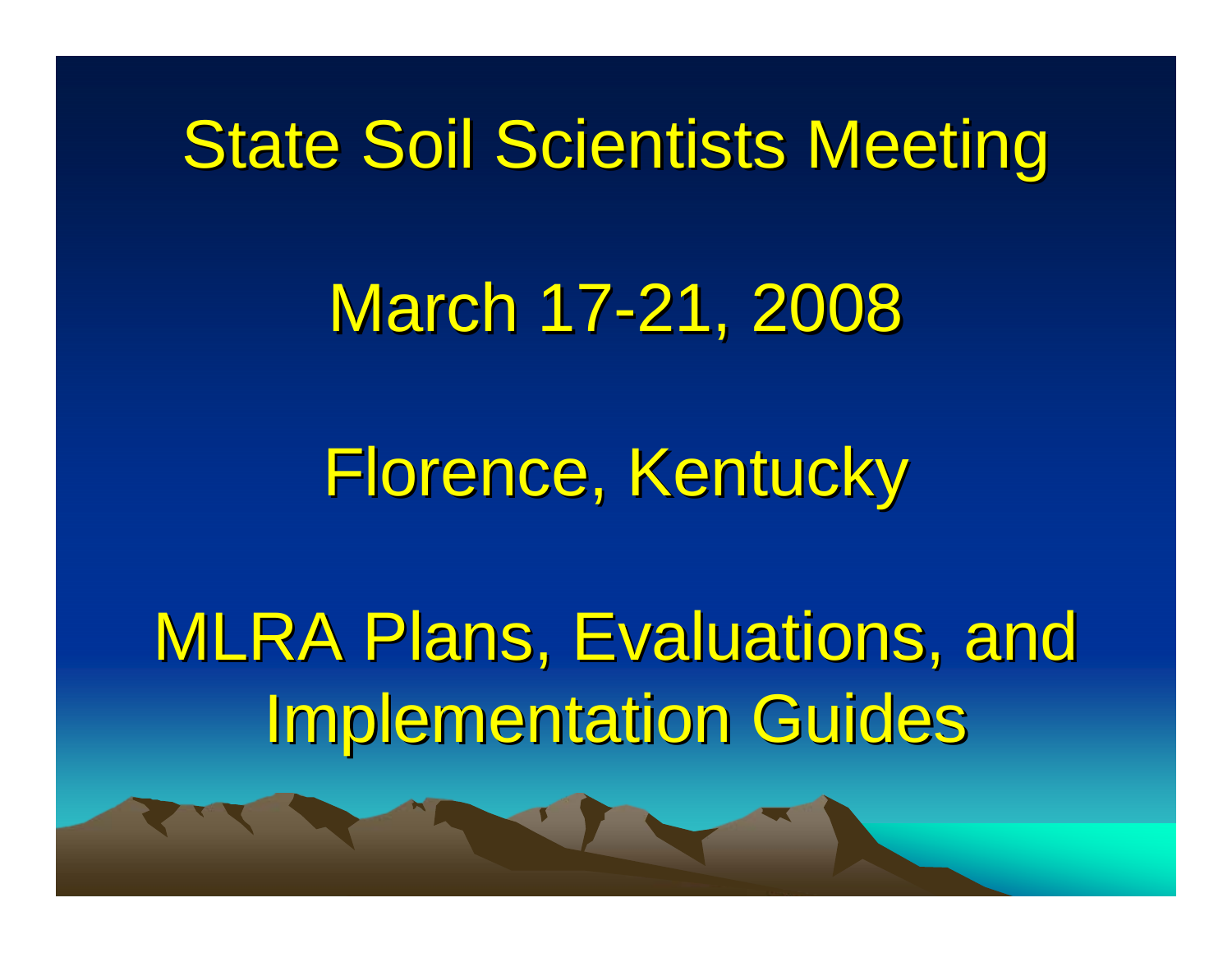#### MLRA Soil Survey Area ·  $\mathcal{L}_{\mathcal{A}}$ - Board of Directors, Management Team, and Technical Team

#### $\mathcal{L}_{\mathcal{A}}$ Board of Directors

• Membership includes State Conservationists from the states serviced by the MLRA Regional Office (MO). They are responsible for providing guidance to the MO and for helping to resolve issues with the management team. The also review and approve the MLRA SSA Long Range Plan. The host State Conservationist provides direct supervision.

#### Management Team

• Membership includes State Soil Scientists from the states serviced by the MLRA SSO. Where Federal reimbursable projects are involved, the Federal NCSS partner should also be included on the team. The Management Team is responsible for providing guidance and support to the MLRA SSO related to the development of long range plans, project plans, and setting priorities for project work.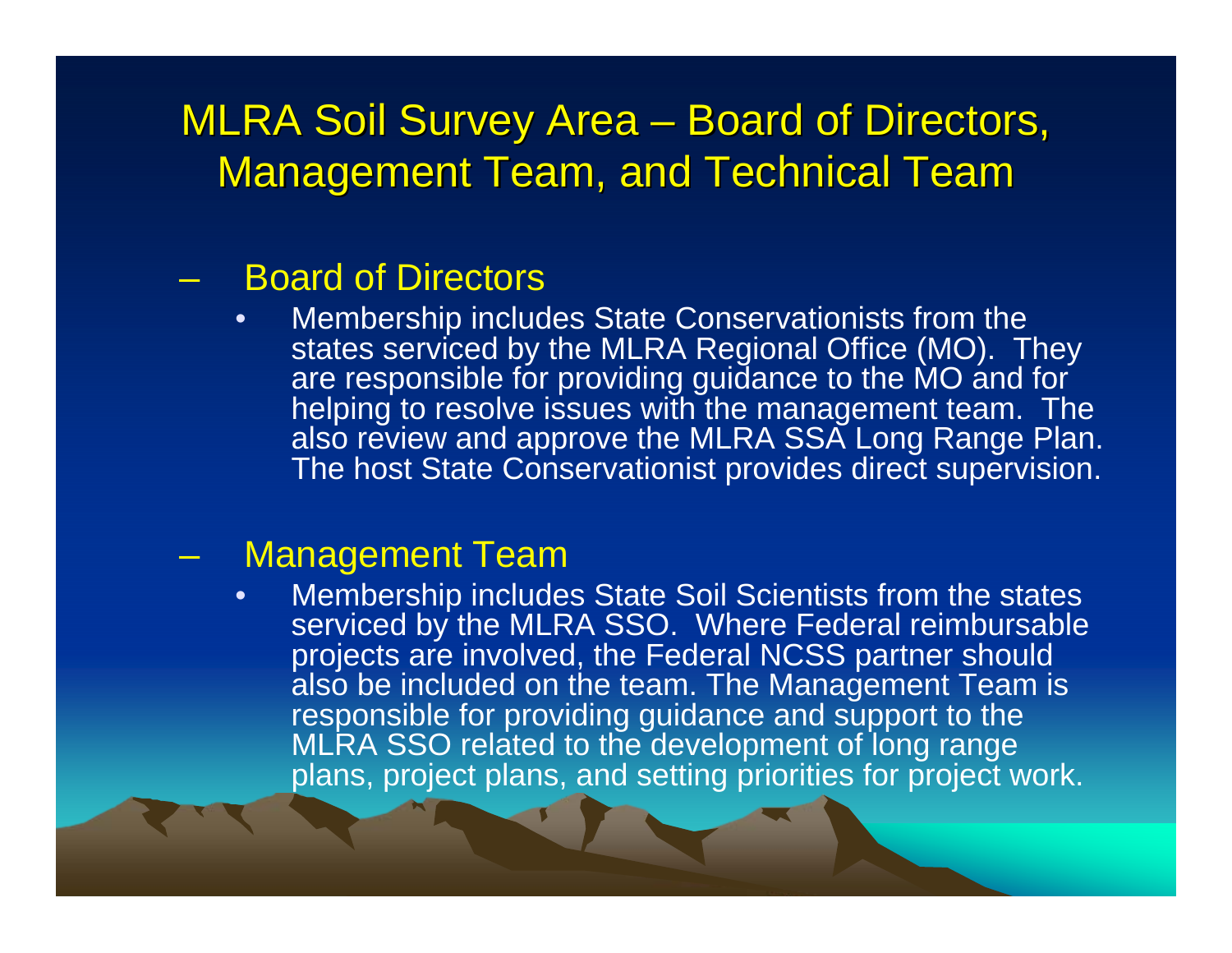#### MLRA Soil Survey Area ·  $\mathcal{L}_{\mathcal{A}}$ - Board of Directors, Management Team, and Technical Team

– Technical Team – Membership includes the MLRA SSO staff , the respective Soil Data Quality Specialist, Resource Soil Scientists, and where appropriate and beneficial, possibly other NRCS personnel such as district conservationists or rangeland management specialists who can provide knowledgeable technical information and advice to the MLRA SSO. Where Federal reimbursable projects are involved, Federal NCSS partner soil scientists should also be included. Team members are responsible for assisting the MLRA SSL with the soil survey area evaluation and providing technical guidance to the MLRA SSO related to resource needs and concerns.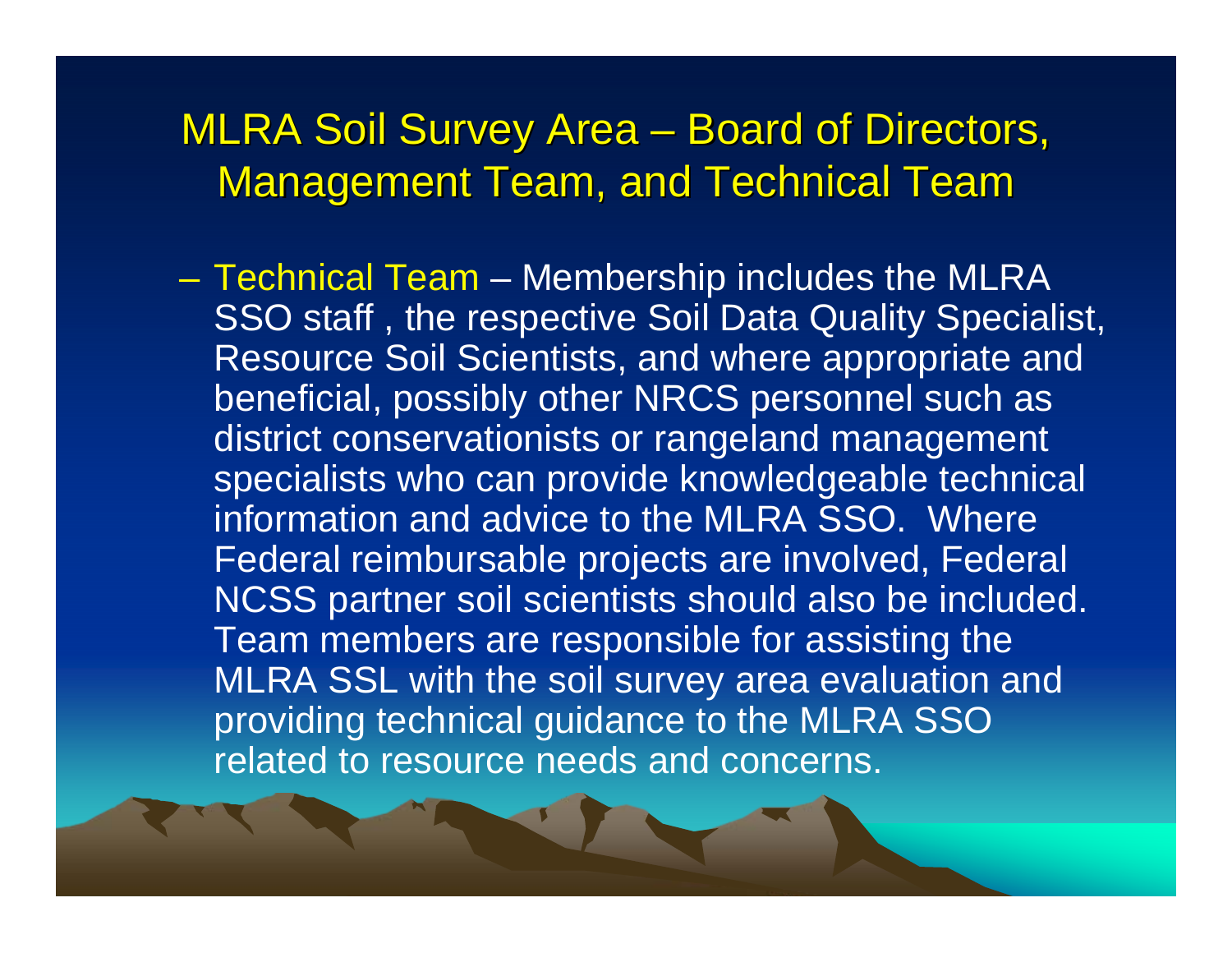#### **MLRA Soil Survey Area Evaluations**

 $\bullet$  An evaluation is a process/document that summarizes the deficiencies of soil survey information and products (attribute and spatial) within the MLRA SSA related to current customer need and resource concerns. It is vital document used to plan and guide future update work. Findings from the evaluation will be a large part of the MLRA long range plan. An evaluation is required prior to beginning soil survey update activities.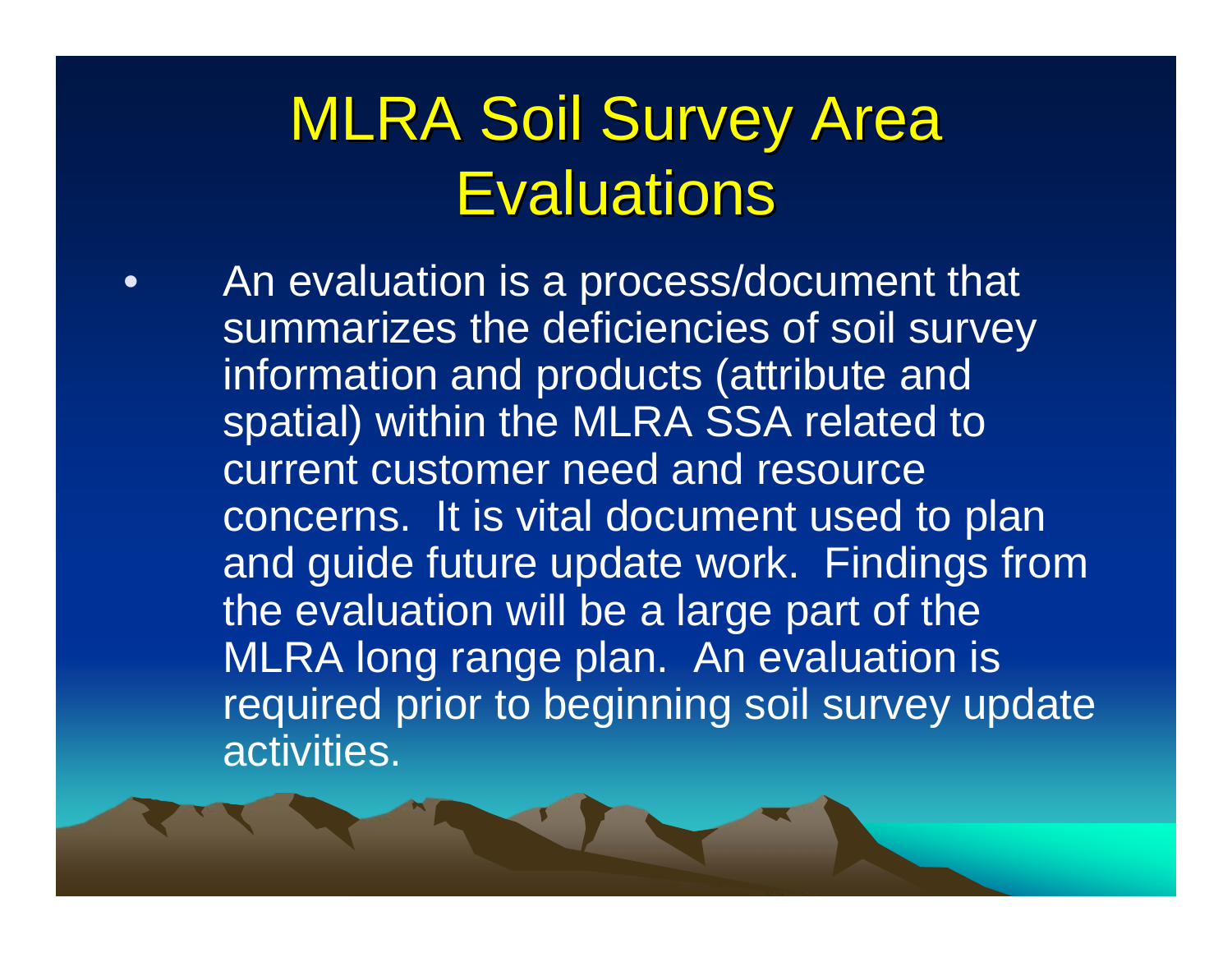#### **MLRA Soil Survey Area Evaluations**

- Guidance for conducting evaluations is found in part 610.03 of the NSSH.
- In conducting evaluations it is important that we capture what we already know about the soil survey area. There is no need to spend a lot of time researching and analyzing what is already known.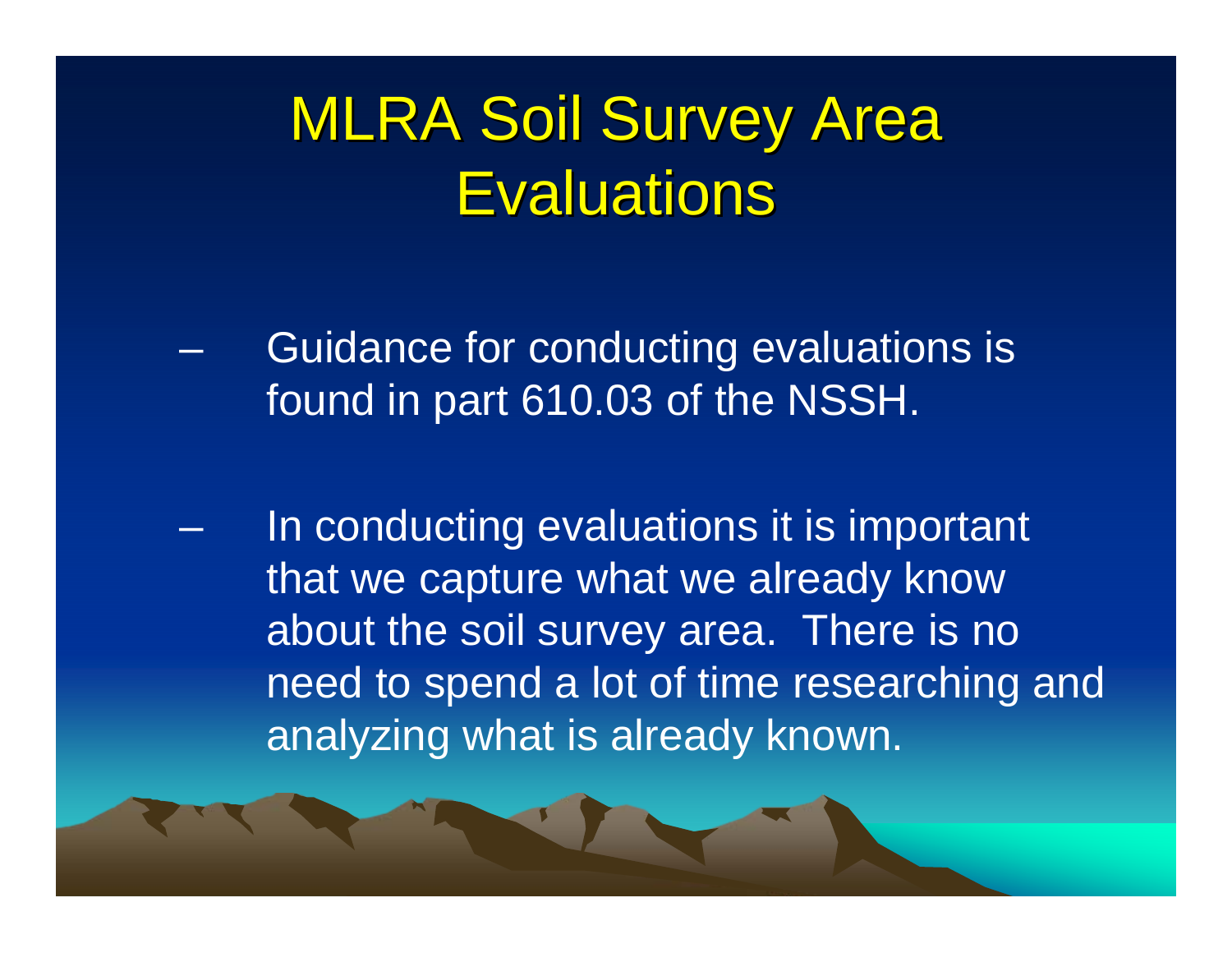#### **MLRA Soil Survey Area Evaluations**

From part 610.03 - The extent of the evaluations will depend on the current level of existing knowledge about each soil survey. For many soil survey areas, some knowledge is available from staff experience, records, or from those who participated in the previous soil survey. Users of a given soil survey may have kept records of deficiencies. Where existing information on deficiencies is available, an abbreviated evaluation process may be all that is needed. Where information is limited, a more structured evaluation is required. In either case, the result of evaluations summarizing deficiencies and recommendations for improvement is documented. Evaluation worksheets in Exhibits 610-1 and 610-2 are useful, particularly for soil surveys that have little or no information available to current staff.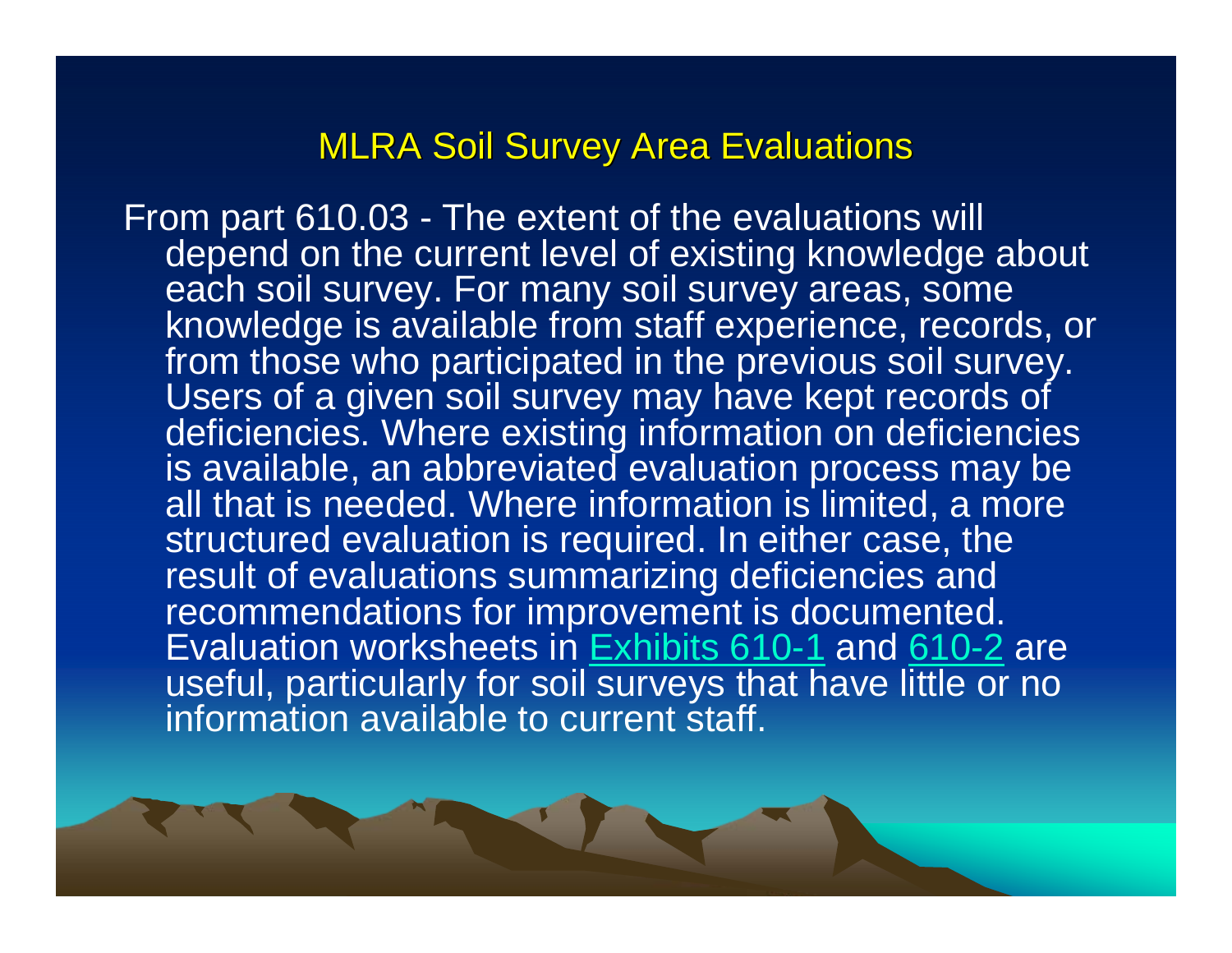#### **MLRA Soil Survey Area Evaluations**

Responsibilities and coordination of evaluations is outlined in part 610.03:

- • The State Soil Scientist provides leadership and direction to the evaluation process within their respective state. The State Soil Scientist assures that the evaluation includes documentation related to the current quantity and quality of the soil survey data. This evaluation serves as an inventory and assessment of the data on file, and helps to direct the State Soil Scientist and the state soil survey partners in update projects.
- • The time frame for completing an evaluation should be 1 year or less.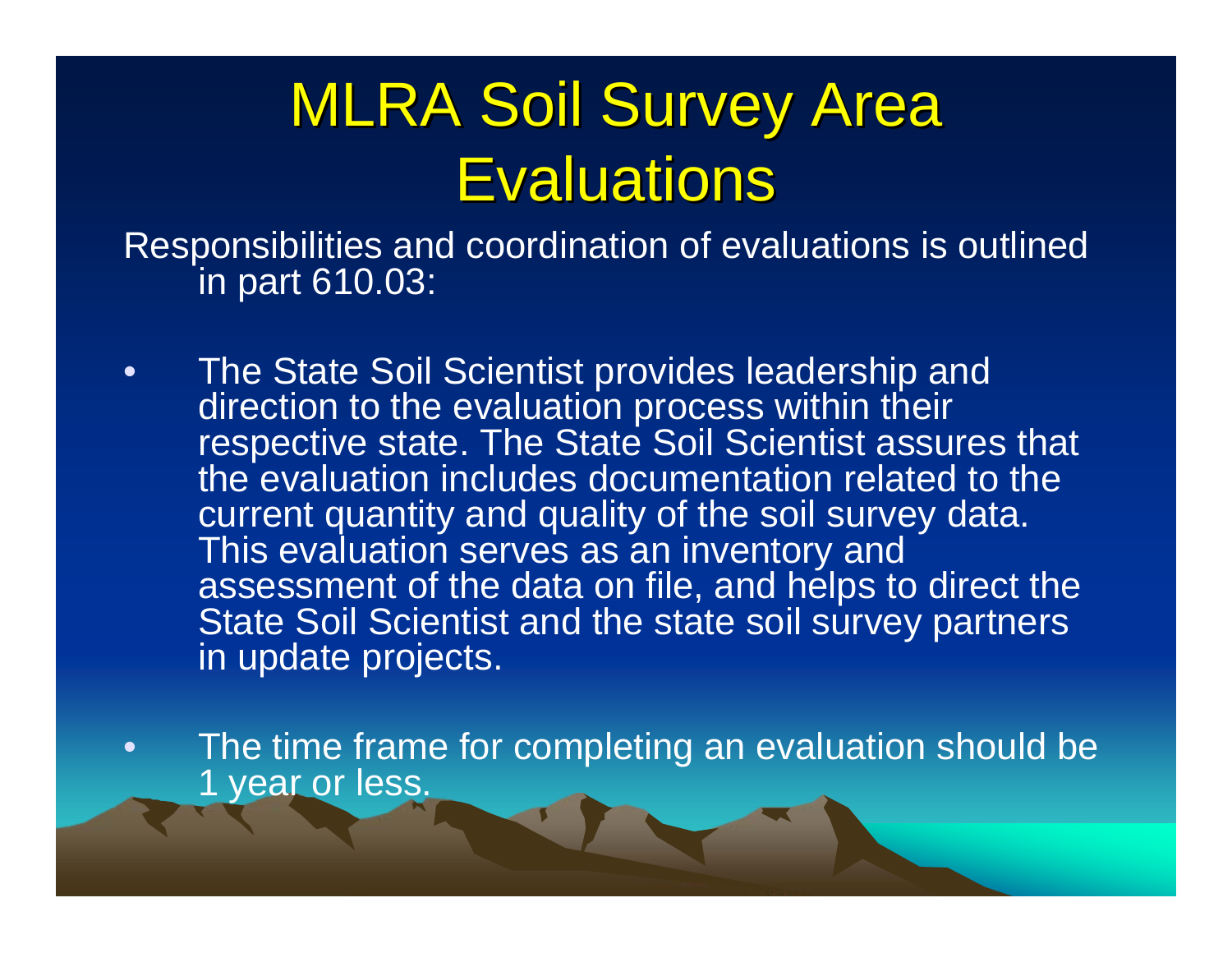## **MLRA Soil Survey Area Management Documents**

- 1.Evaluation
- 2. MLRA Soil Survey Update Implementation Guide
- 3. MLRA SSA Long Range Plan
- 4.Project Plans
- 5. Annual Plan of Operations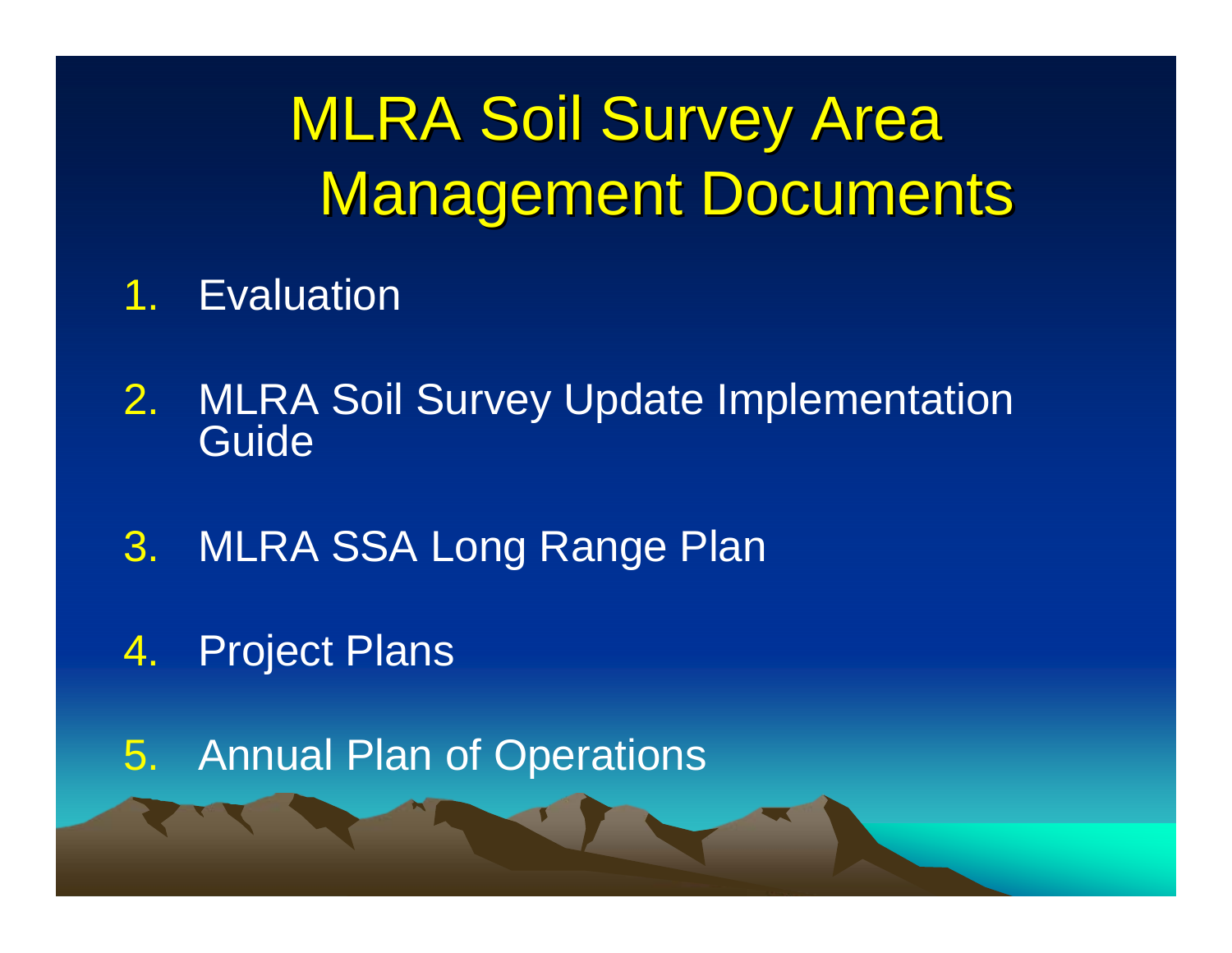### **MLRA Soil Survey Update Implementation Guide**

• These are documents drafted by the MOs to provide guidance to the MLRA SSOs for initiating and conducting soil survey update activities. These documents are not mentioned in the NSSH and not all MOs have drafted them. They are a fairly recent development. Discussion should be given to possibly drafting a generic MLRA Soil Survey Update Implementation Guide that could be incorporated into the NSSH.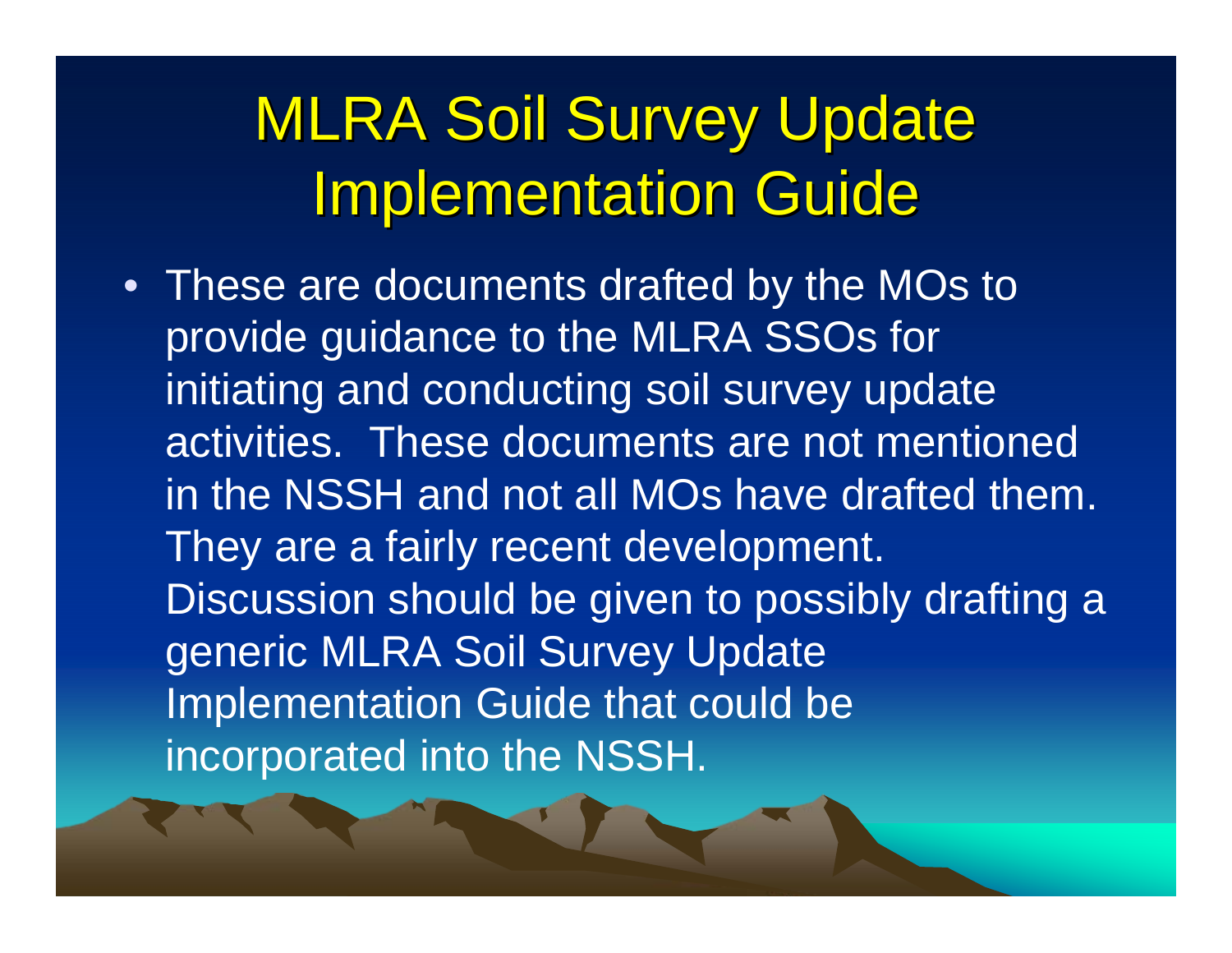**MLRA Soil Survey Update Implementation Guide** 

General phases or process steps for MLRA soil survey update

1. Phase I: Foundation Building, Evaluation, and Improvement (maintenance) of Existing Soil Survey Information. This phase lays the ground work for phase II when soils are updated on a "project" basis. Phase I generally would not involve project field work.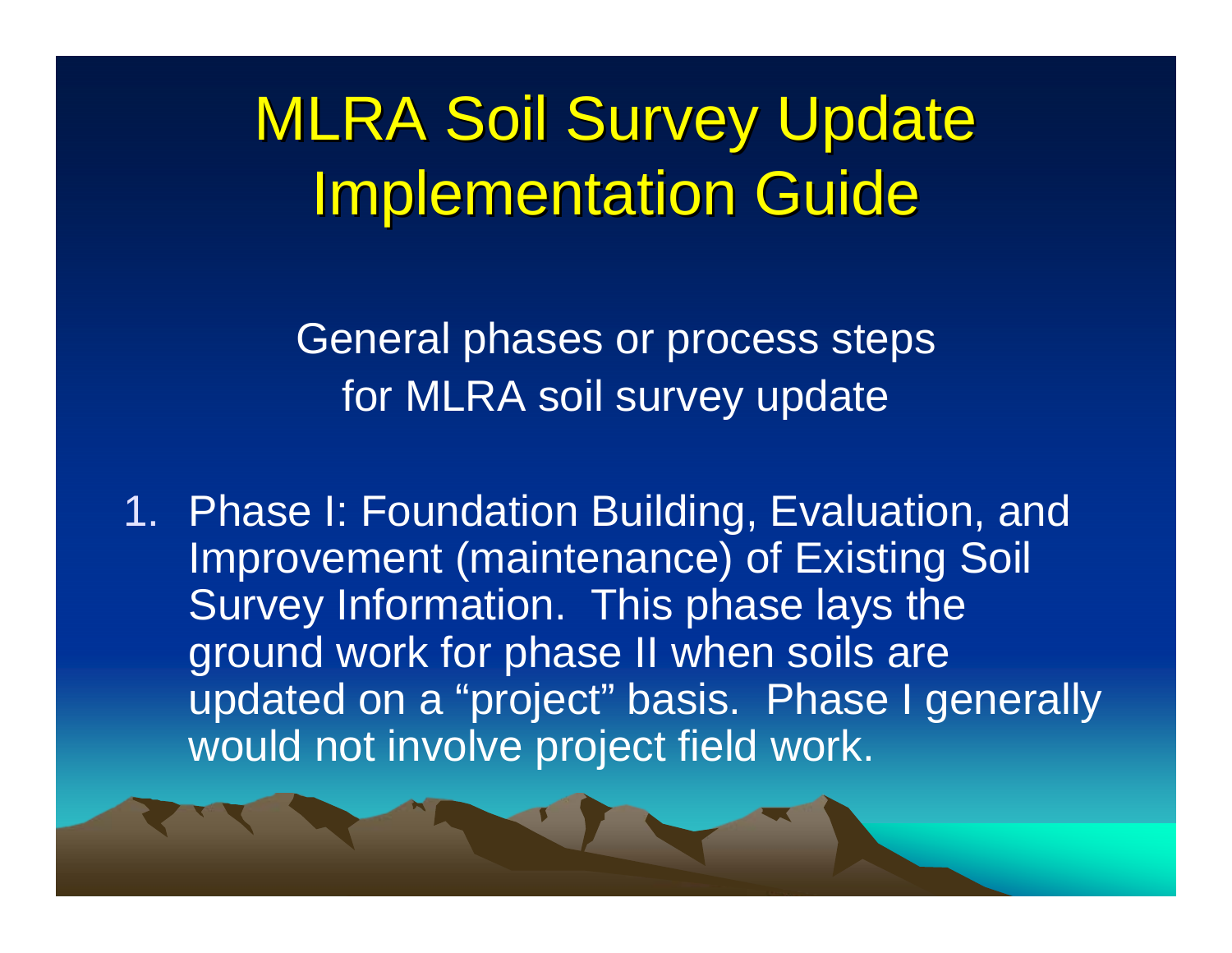- A. Foundation Work – Develop and gather tools that will be needed for all future correlation and update work:
	- 1.Identify training needs of staff and obtain training.
	- 2. Gather all existing information for the MLRA soil survey area: lab data, investigation reports, manuscripts, maps, box samples, pedon descriptions, correlation documents, geospatial layers, etc.
	- 3. Identify/delineate geographic subsets of soils (LRUs, CRAs, catenas, geologic formations, geomorphic landforms, etc) that will serve as the basis for doing future updates on a project basis.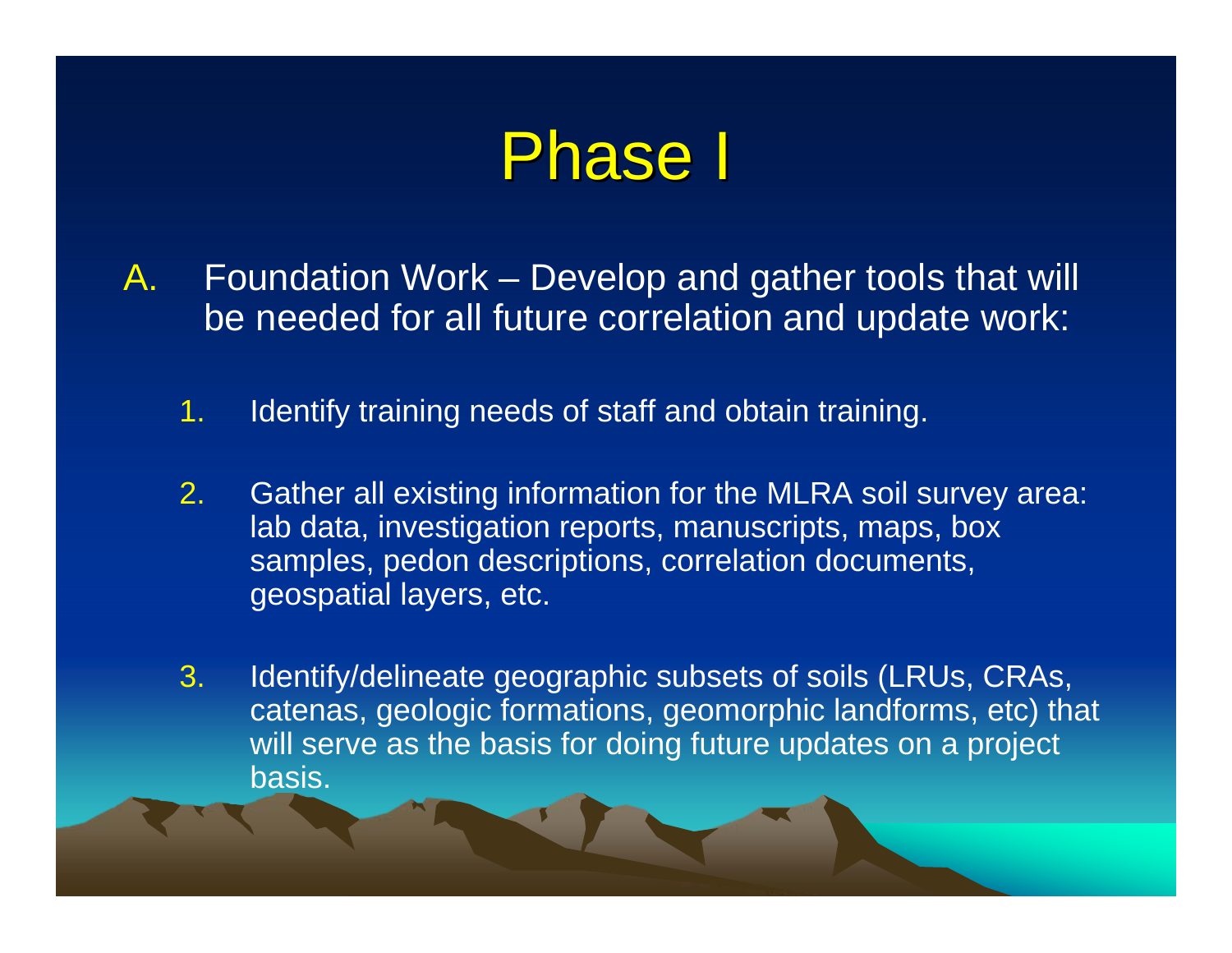- 4. Review/refine/develop soil temperature and moisture regime breaks and maps, soil-vegclimate correlation models, geology maps, lists of landform and parent material terminology, lists of ESDs, crop information, OSDs and Benchmark soils list, etc. for the MLRA SSA.
- 5. Initiate any needed investigations such as soil temperature or moisture, water table depth, permeability, or other similar studies.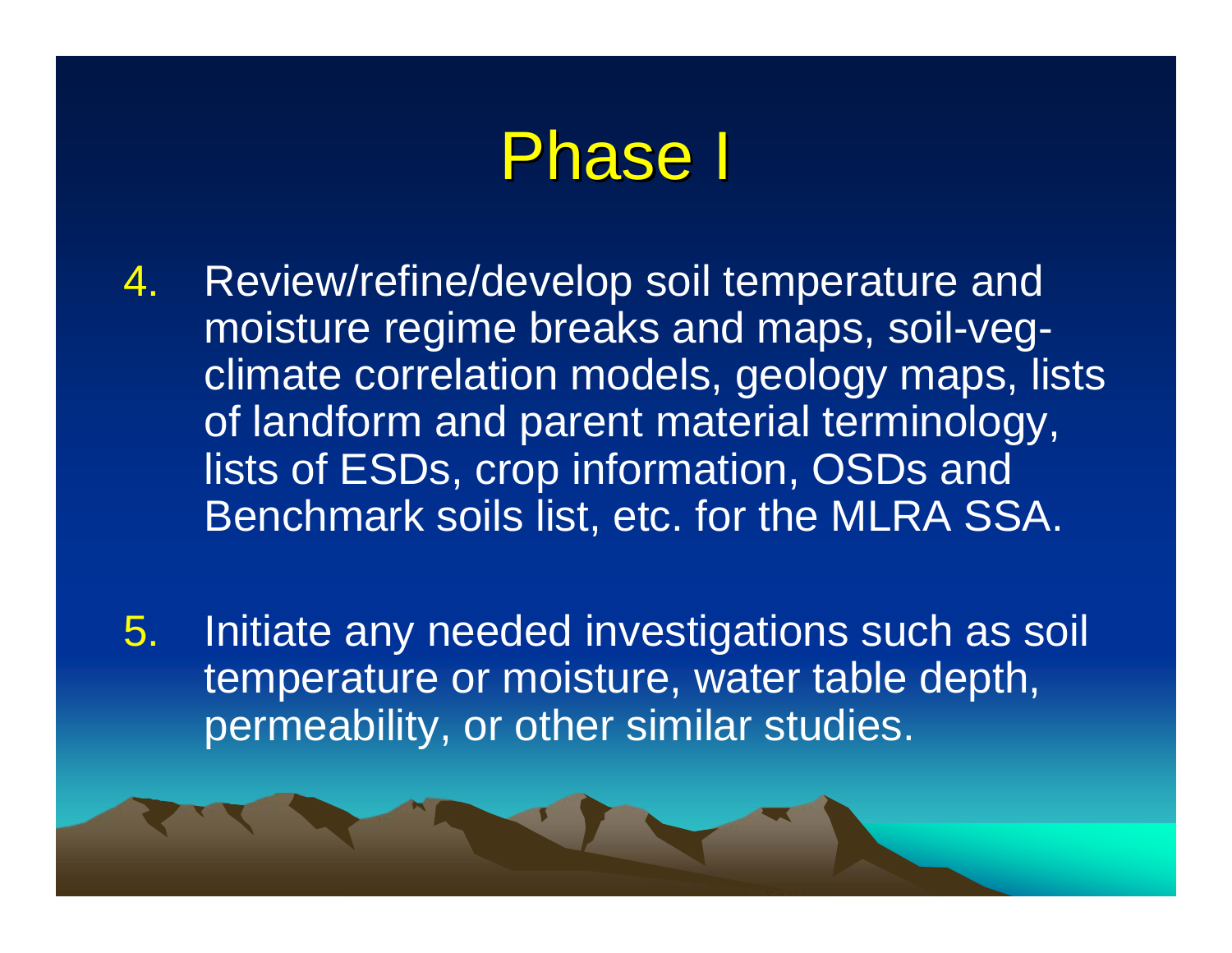B. Perform Evaluation of the MLRA SSA – Identify deficiencies and resource concerns that will be used to guide future update work.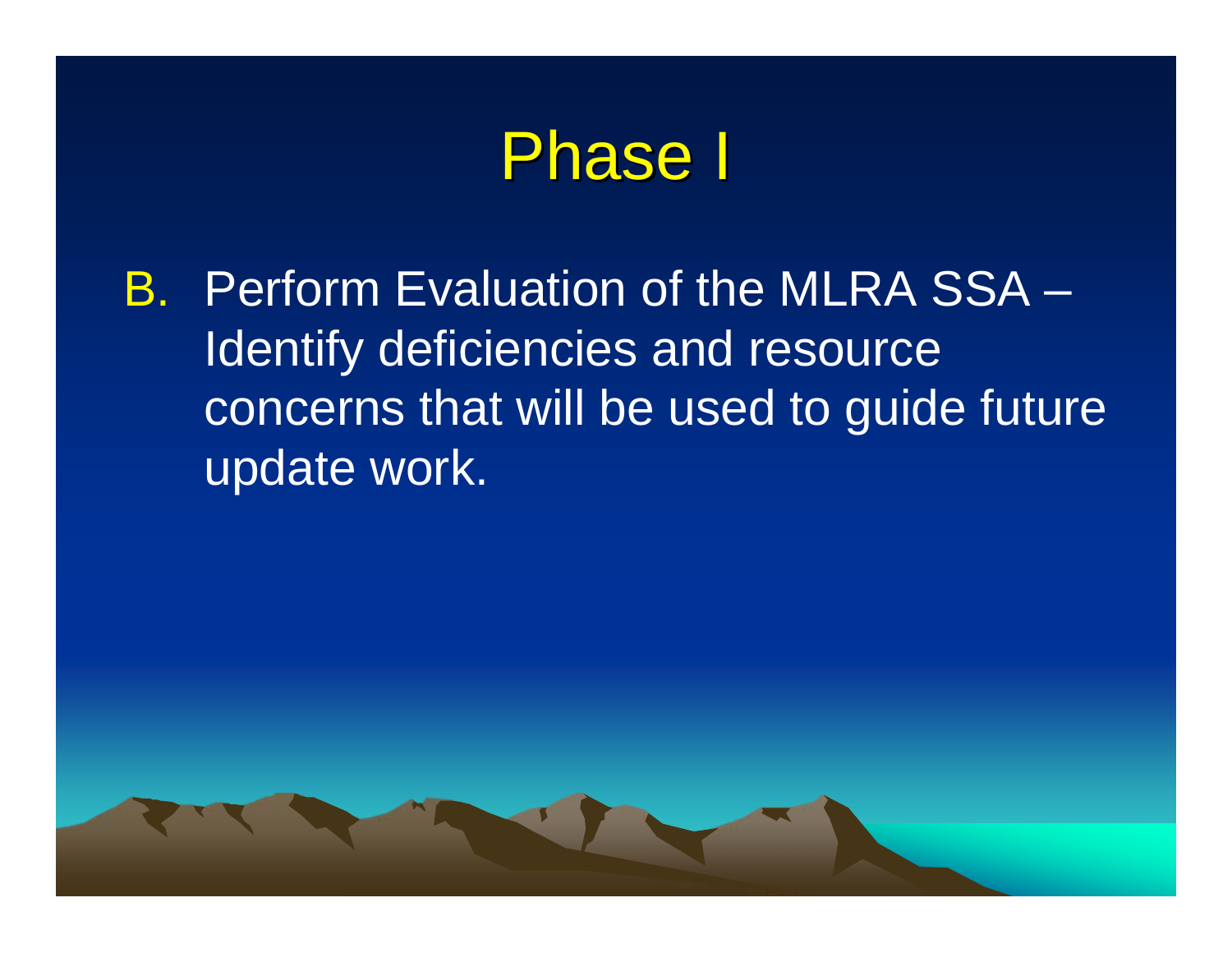- C. Improve existing soil survey information, attribute and spatial, using known information. Correct any obvious errors, omissions, or inconsistencies in attribute or spatial information without doing any harm.
- D. Identify any areas, issues, or problems that cannot be improved during phase I for project update work to be completed in phase II.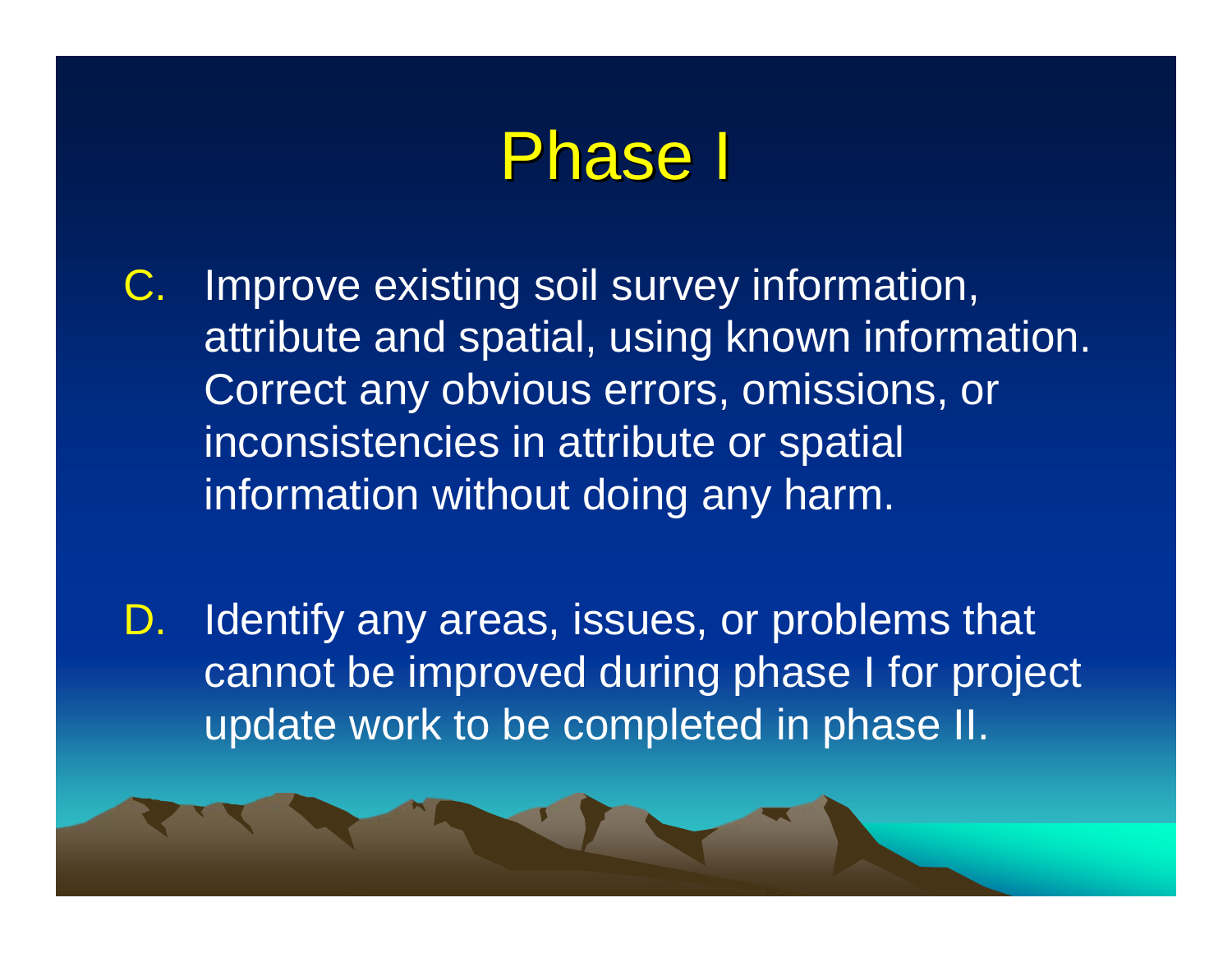Soil Survey Update and Enhancement – Phase II implements the MLRA long range plan and the project plans for the purpose of enhancing soil survey information. This phase involves field investigation, correlation, quality control, and quality assurance on a project basis.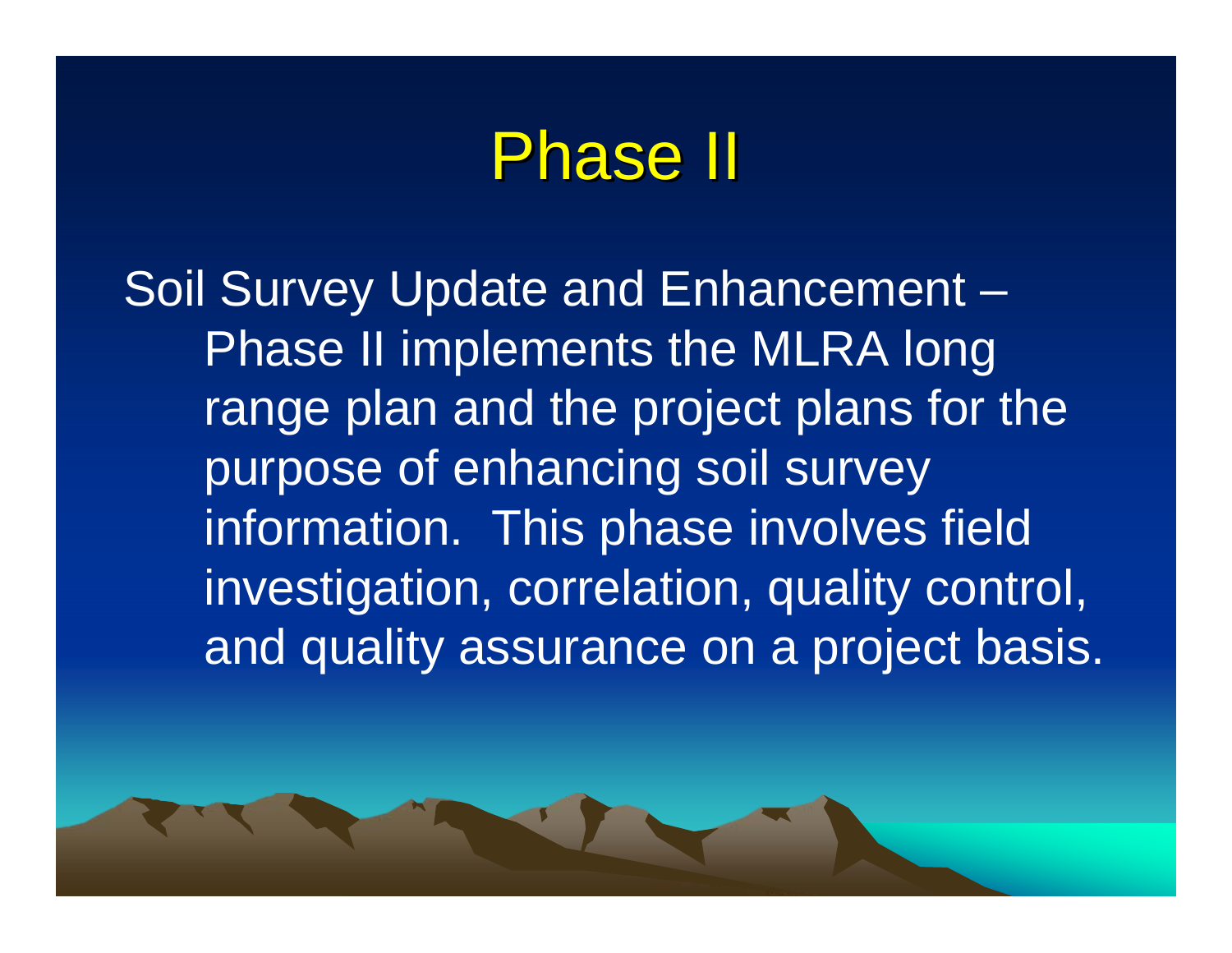## **MLRA Soil Survey Area** Long Range Plan

This document is intended to be a general overview of the MLRA SSA describing the area and the soil resource needs. It is essentially an inventory and soil resource assessment of the soil survey area. It is not intended to include detailed work items identifying who, what, when, and where for every possible project that needs to be completed.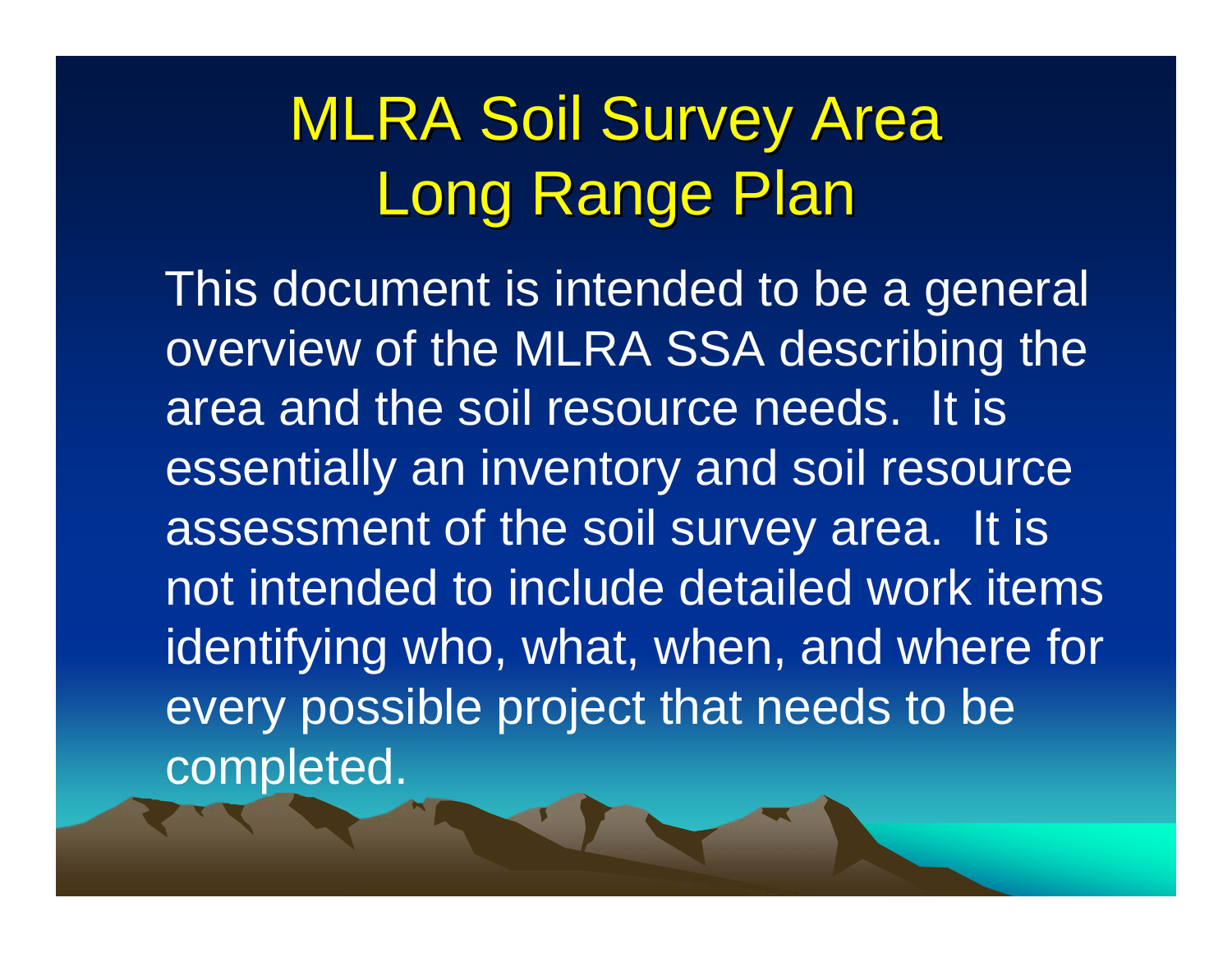## **MLRA Soil Survey Area** Long Range Plan

Possible Items to include in the plan are:

- $\bullet$  General nature and setting of the MLRA SSA (MLRAs, acres, soils, climate, geology, landforms, parent materials, etc)
- $\bullet$ Breakdown of landownership in the MLRA SSA with status.
- $\bullet$ Listing of initial soil surveys to be completed.
- $\bullet$  Map or list of geographic subsets upon which project activities will be based.
- $\bullet$  Major findings from the evaluation documenting deficiencies and areas needing improvement and enhancement.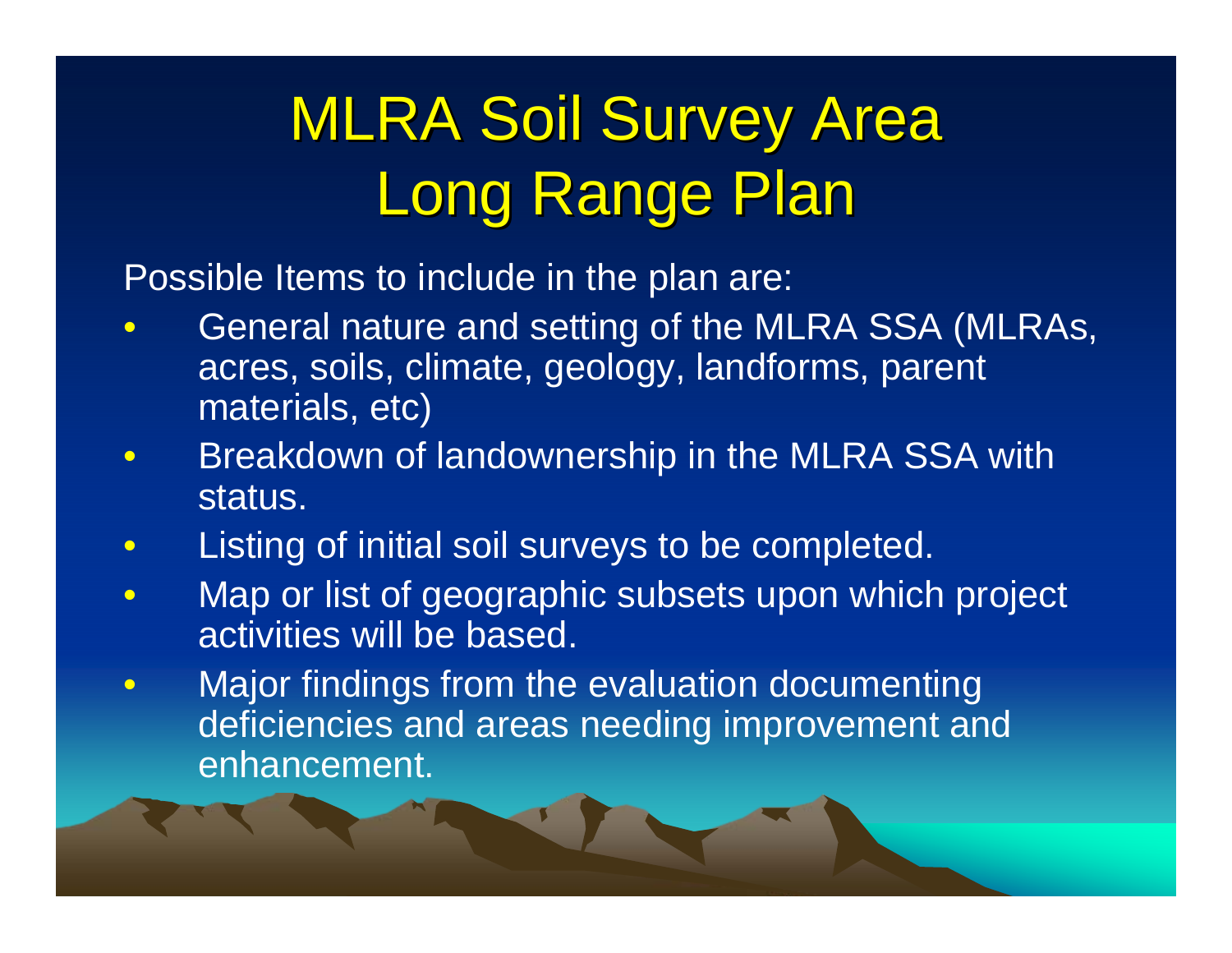## **MLRA Soil Survey Area** Long Range Plan

Possible Items to include in the plan are:

- 6. Listing of benchmark soils and OSDs with type locations in the MLRA SSA.
- 7. Listing of needed special investigations and/or long term sampling and monitoring activities.
- 8. General chronological timeline of update activities.
- 9. Other pertinent or useful information.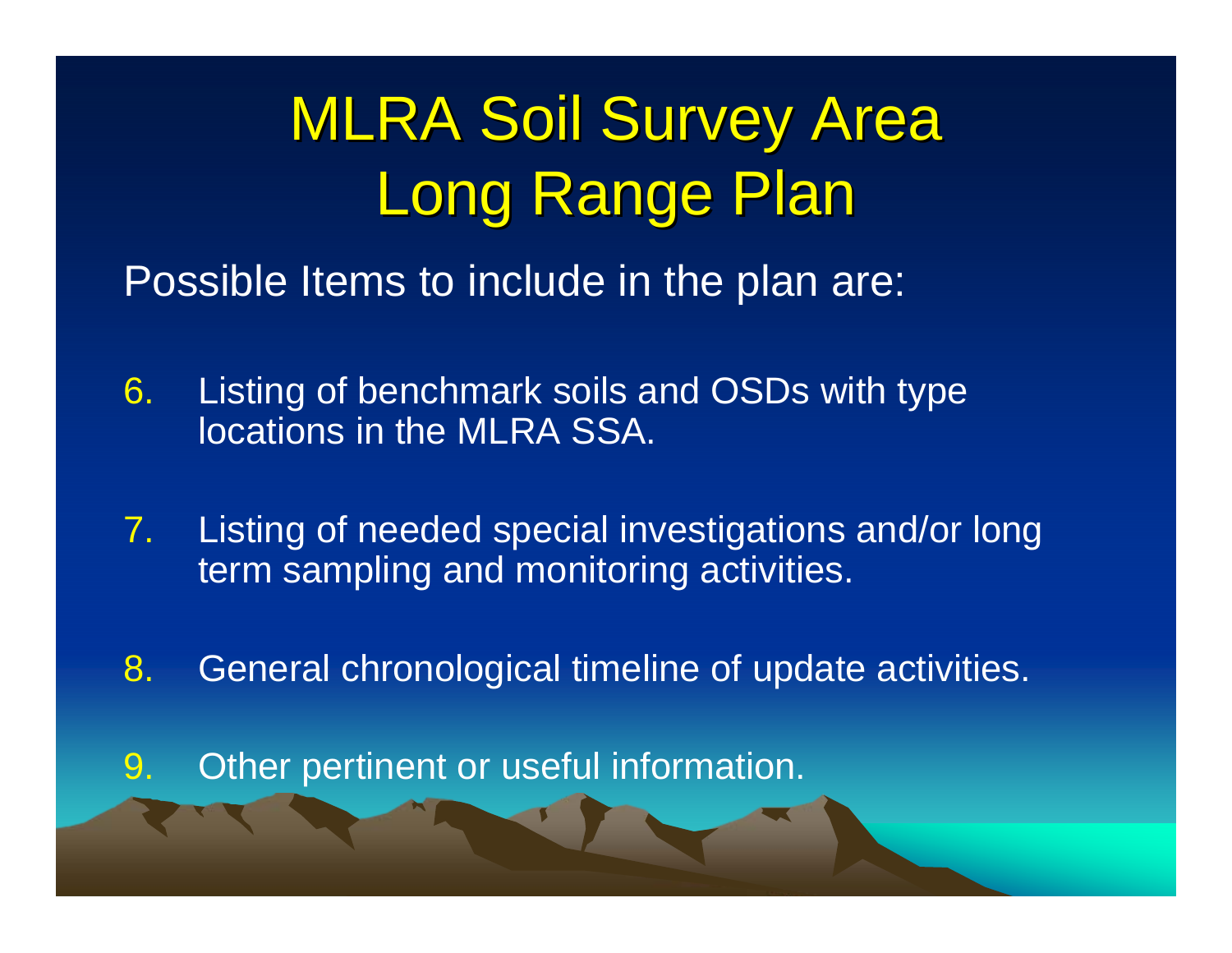# **Project Plans**

Generally, these plans identify specific geographic subsets of soils (LRUs, catenas, etc) to be updated and enhanced. Timeframe is 1 to 5 years.

#### They should include:

- 1.Brief description and map of the project area.
- 2.Breakdown of landownership and acres.
- 3. List of deficiencies or needs identified in the evaluation that will be updated and enhanced
- 4. List of any associated special investigations or studies needed or implemented.
- 5. Workload analysis identifying personnel responsible, estimated staff years needed, and the timeline for completion.
- 6. Other pertinent or useful information.